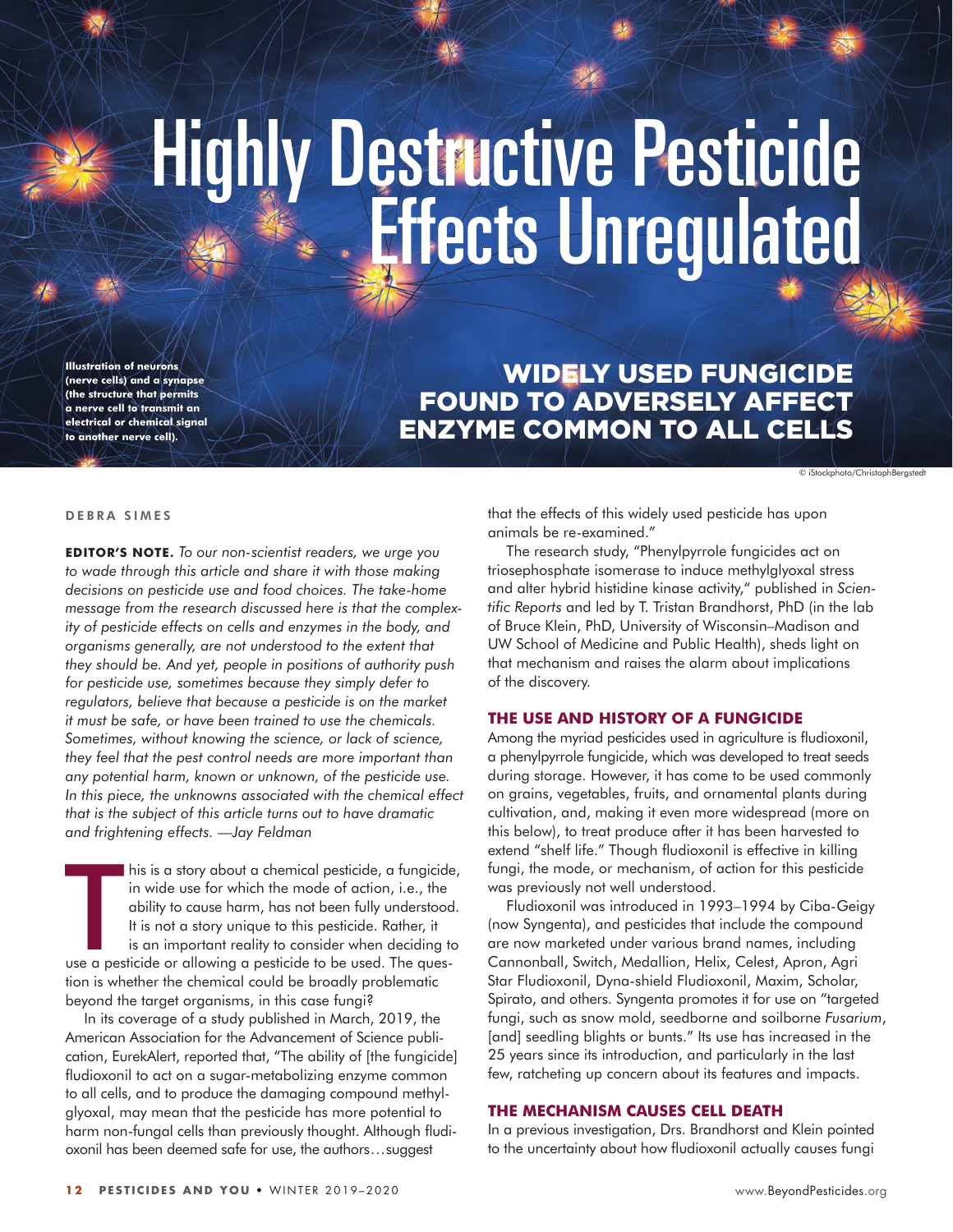cell death, asserting that this uncertainty merits a reevaluation by the U.S. Environmental Protection Agency (EPA) of its potential impacts on human health, noting reports of the fungicide's ability to disrupt hepatic (liver), endocrine, and neurological systems. Prior to this current study, it was believed that fludioxonil targets hybrid histidine kinase (HHK), a protein in fungal cells. Regarding the mechanism of action, Syngenta has theorized that fludioxonil binds to HHK, activating a biochemical process that causes fungal cells to kill themselves. In 2016, Dr. Klein's lab team found that, although fludioxonil needs HHK in order to kill fungi, the pesticide and protein do not directly interact.

The scientists in Dr. Klein's lab turned to the hypothesis that oxidative stress—a common effect of pesticides on their targets—might be the linchpin. (Oxidative stress is an imbalance between cells that are oxygen-producing free radicals and antioxidant defenses in the body.) Yet, the team found that, when they exposed fungi to various kinds of oxidative stress, cells remained healthy. Then, the researchers discovered that fludioxonil inhibits an enzyme related to cellular sugar metabolism, causing (via a spike in methylglyoxal release) activation of the deadly HHK cascade.

# **Damaging All Cells**

[Dr. Brandhorst notes,](https://www.eurekalert.org/pub_releases/2019-03/uow-nmo032119.php) "The take home lesson is that fludioxonil is multifactorial. It is not compromising cells by one solitary mechanism. It has potential to damage cells in a variety of ways." He references [a 2007 investigation](https://www.ncbi.nlm.nih.gov/pubmed/17355596) that demonstrated that, in fungi, disruption of glutathione homeostasis (which manages oxidative stress) synergistically enhances the toxicity of fludioxonil, suggesting that an oxidative stress response pathway may overshadow osmoregulation functions (maintenance of constant osmotic pressure in the fluids of an organism by the control of water and salt concentrations). Glutathione is primarily an intracellular antioxidant, which protects cells against the effects of free radicals—which can include damage to DNA. Fludioxonil has been shown to have [DNA damaging impacts on human liver cells,](https://www.nature.com/articles/s41598-019-41564-9) and Dr. Brandhorst suspects that glutathione depletion (a signaling event that regulates the activation of cell death pathways) may ultimately be identified as a factor in fludioxonil-related hepatic (liver) damage. The enzyme-suppressing action of fludioxonil on an enzyme common to all cells is at the heart of the alarm this research is raising, but it is not the only reason the fungicide needs to be reevaluated.

# **PERSISTENCE, TOXICITY, AND ESCALATING Toxicity**

Fludioxonil persists in soil—near the surface for weeks, and for years if it ends up deeper in the soil, where sunlight cannot speed its degradation; it is also a ["super toxin" for](https://www.ncbi.nlm.nih.gov/pubmed/30569353)  [earthworms.](https://www.ncbi.nlm.nih.gov/pubmed/30569353) The fungicide's extensive post-harvest use on food crops is of particular concern because it eliminates the chance for wind, rain, and ultraviolet-visible (UV-vis) light to break down the compound, and once applied, [the waxy](https://www.ncbi.nlm.nih.gov/pubmed/26169141) 

*The enzyme-suppressing action of fludioxonil on an enzyme common to all cells is at the heart of the alarm this research is raising, but it is not the only reason the fungicide needs to be reevaluated.*

[fungicide is not easily removed by rinsing.](https://www.ncbi.nlm.nih.gov/pubmed/26169141) Further, [UV-vis](https://www.ncbi.nlm.nih.gov/pubmed/26169141)  [treatment of produce](https://www.ncbi.nlm.nih.gov/pubmed/26169141) (which is sometimes done to reduce pathogens on fresh fruits and vegetables) actually significantly increases the toxicity of fludioxonil.

The fungicide also is an EPA Category I toxic substance— "highly toxic and severely irritating"—to aquatic plants, bacteria, insects, fish, and aquatic invertebrates, generating concern about its use near water bodies or shorelines. Beyond all that, the lead author indicates that "there is also reason to believe that breakdown products [new chemicals formed in the environment] of this pesticide may be 100 times more toxic than fludioxonil itself."

# **Synergy Not Evaluated**

In addition, the issue of synergistic action among multiple pesticide compounds, or active and adjuvant ingredients in a pesticide, is woefully under-addressed by regulators. Synergistic action was [explained simply and long ago by Beyond](https://beyondpesticides.org/assets/media/documents/infoservices/pesticidesandyou/Winter%2003-04/Synergy.pdf)  [Pesticides in its journal](https://beyondpesticides.org/assets/media/documents/infoservices/pesticidesandyou/Winter%2003-04/Synergy.pdf) *Pesticides and You*: "The concept of interaction is fundamental to understanding the processes by which chemical mixtures act. If the effect is simply additive, the sum of the effects is the same as if we were exposed to each chemical individually. Synergy occurs when the effect